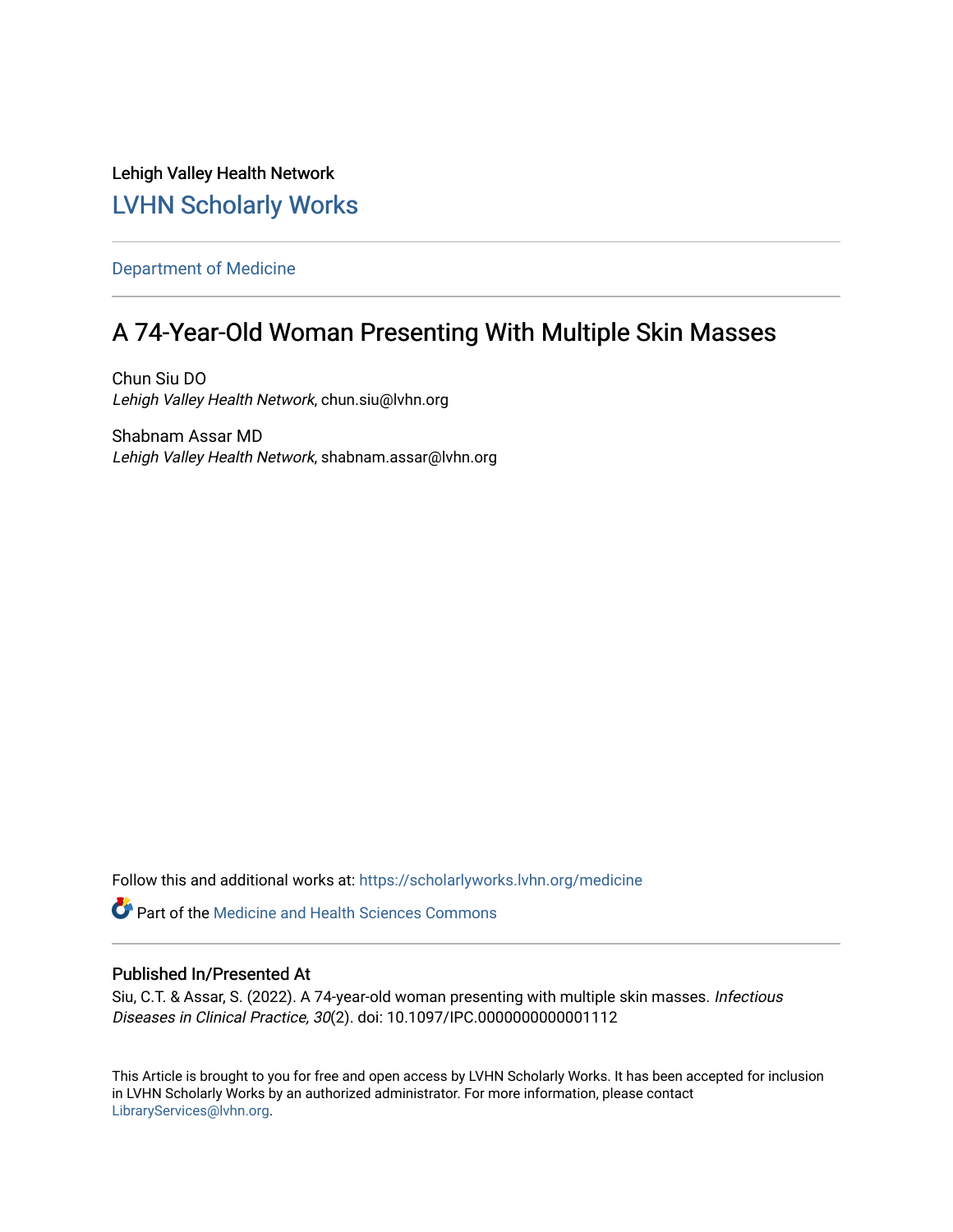# A 74-Year-Old Woman Presenting With Multiple Skin Masses

Chun T. Siu, DO\* and Shabnam Assar, MD†

## CASE PRESENTATION

A 74-year-old HIV-seronegative woman from the Dominican Republic presented for an evaluation of a 6-month history of several masses and lesions. These masses were present on the scalp, posterior to the right lobule, distal to the left lobule, and bilateral axillary regions and have been rapidly enlarging. The skin masses were presumably thought to be abscesses after incision and drainage on one of the lesions on the left lobule, which noted turbid fluid 4 months before presentation; however, cultures were consistent with skin contamination. Since then, she has had received multiple courses of oral antibiotics including doxycycline and trimethoprim-sulfamethoxazole without resolution of her condition.



FIGURE 1. Photograph showing a large mass distal to the left lobule.

From the \*Department of Medicine and †Division of Infectious Disease, Lehigh Valley Health Network, Allentown, PA.

Correspondence to: Chun Siu, DO, Department of Medicine, Lehigh Valley Health Network, 1200 S Cedar Crest Blvd, Allentown, PA 18103. E-mail: [Chun.siu@lvhn.org.](mailto:Chun.siu@lvhn.org)

The authors have no funding or conflicts of interest to disclose. Copyright © 2022 Wolters Kluwer Health, Inc. All rights reserved. ISSN: 1056-9103

Upon evaluation and extensive history, it was noted that the patient moved to the United States 20 years ago and she has been taking annual trips to her native country. There was no exposure to any animals, and she has no pets of her own, and no ingestion of undercooked meats and unpasteurized dairy products. She has no unusual hobbies; she is a lifelong nonsmoker and does not drink alcohol. The masses were not painful and without drainage; only pruritis was noted. With the mass on the scalp, headaches were appreciated without visual and neurologic disturbances. No oropharyngeal issues were noted, and she was without cardiopulmonary and abdominal disturbances. She has been without fevers and systemic disturbances such as drenching night sweats, fatigue, loss of appetite, and abnormal weight loss. On examination, there was a large erythematous mass on the scalp, a large mass distal to the left lobule (Fig. 1), and smaller masses posterior to the right lobule and bilateral axillary regions. None of the lesions were tender to touch, and they were without drainage. The rest of physical examination was unremarkable.

Two sets of blood cultures were negative for growth, as were the mycobacterial blood culture and fungal blood cultures. Interferonγ release assay with QuantiFERON-TB test was negative. A referral was made for biopsy, and multiple punch biopsies of all lesions occurred.

#### WHAT IS YOUR DIAGNOSIS?

Histopathology was consistent with T-cell lymphoma (Fig. 2). Given that she was a native of Dominican Republic, human T-cell leukemia virus (HTLV) testing was performed. The enzymelinked immunosorbent assay was repeatedly reactive, and reflex to Western blot confirmed HTLV-1 antibodies. The diagnosis is HTLV-I–associated adult T-cell leukemia-lymphoma (ATL). She



FIGURE 2. Skin biopsy showing malignant T cells displaying epidermotropism including Pautrier microabscesses (black arrows; hematoxylin and eosin,  $\times$  400 magnification).